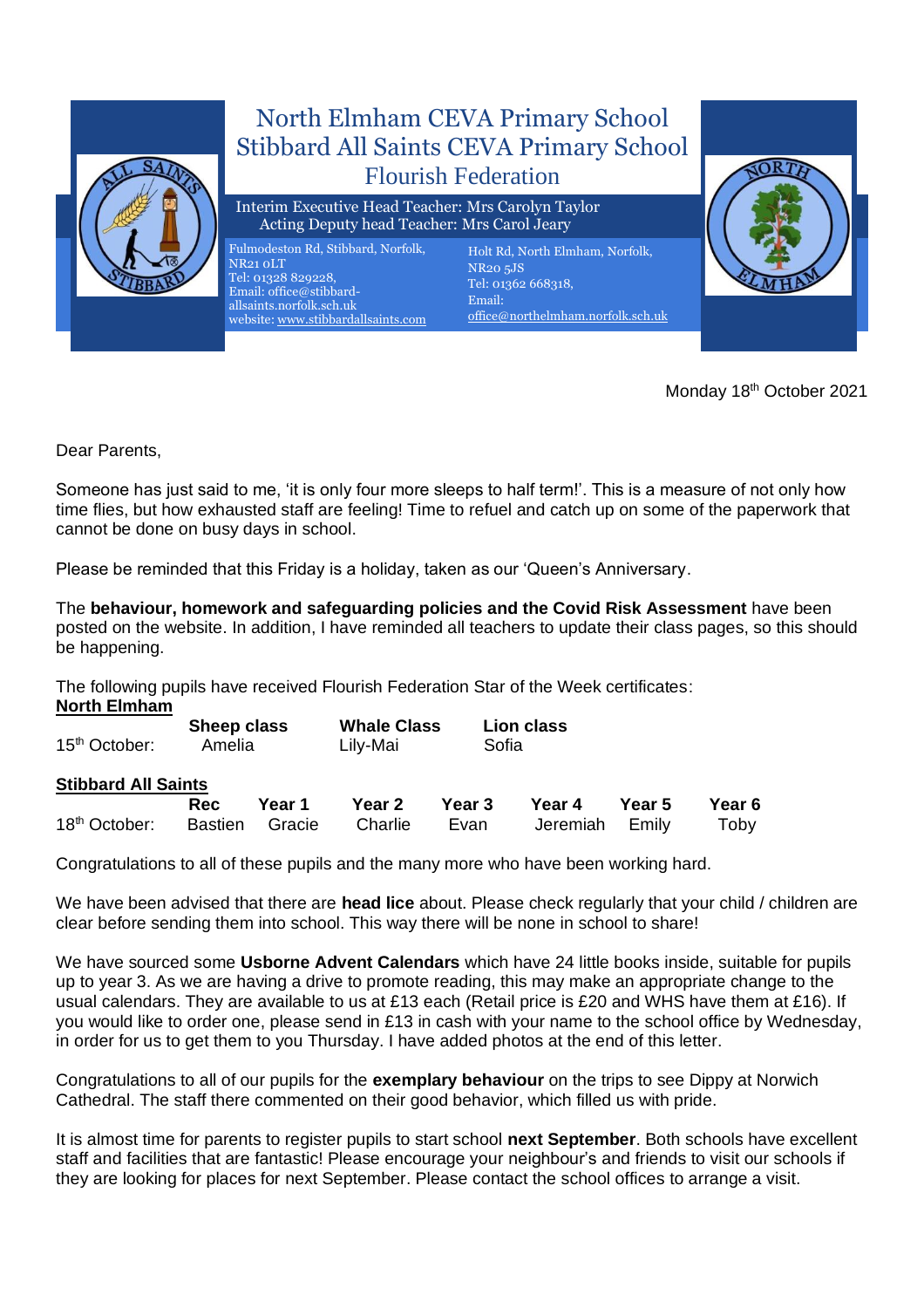**Parking** continues to be of concern at Stibbard Primary. Please do not park on the car park exit, as this prevents the coaches being able to leave. Today cars were parked either side of the drive at the exit and the coach would not have been able to pass by to the road.

Please continue to be vigilant and maintain good hygiene, with regards to **Covid**. We only have three pupils who have it at present, but is in our school communities now and there are parents and siblings who have tested positive in both schools.

Please check pupils for symptoms and **do not** send your child in to school if they show any, or if you are in doubt.

*The main symptoms of coronavirus (COVID-19) are:*

- *a high temperature – this means you feel hot to touch on your chest or back (you do not need to measure your temperature)*
- *a new, continuous cough – this means coughing a lot for more than an hour, or 3 or more coughing episodes in 24 hours (if you usually have a cough, it may be worse than usual)*
- *a loss or change to your sense of smell or taste – this means you've noticed you cannot smell or taste anything, or things smell or taste different to normal*

*If you have any of these symptoms, get a PCR test (test that is sent to a lab) to check if you have coronavirus and stay at home until you get your result, even if the symptoms are mild. (NHS 2021)*

Finally, **enjoy the half term break**. I look forward to seeing staff and pupils return refreshed and ready to work hard on Monday 1<sup>st</sup> November.

Yours sincerely

aJaylor

Mrs Carolyn Taylor Interim Executive Head Teacher